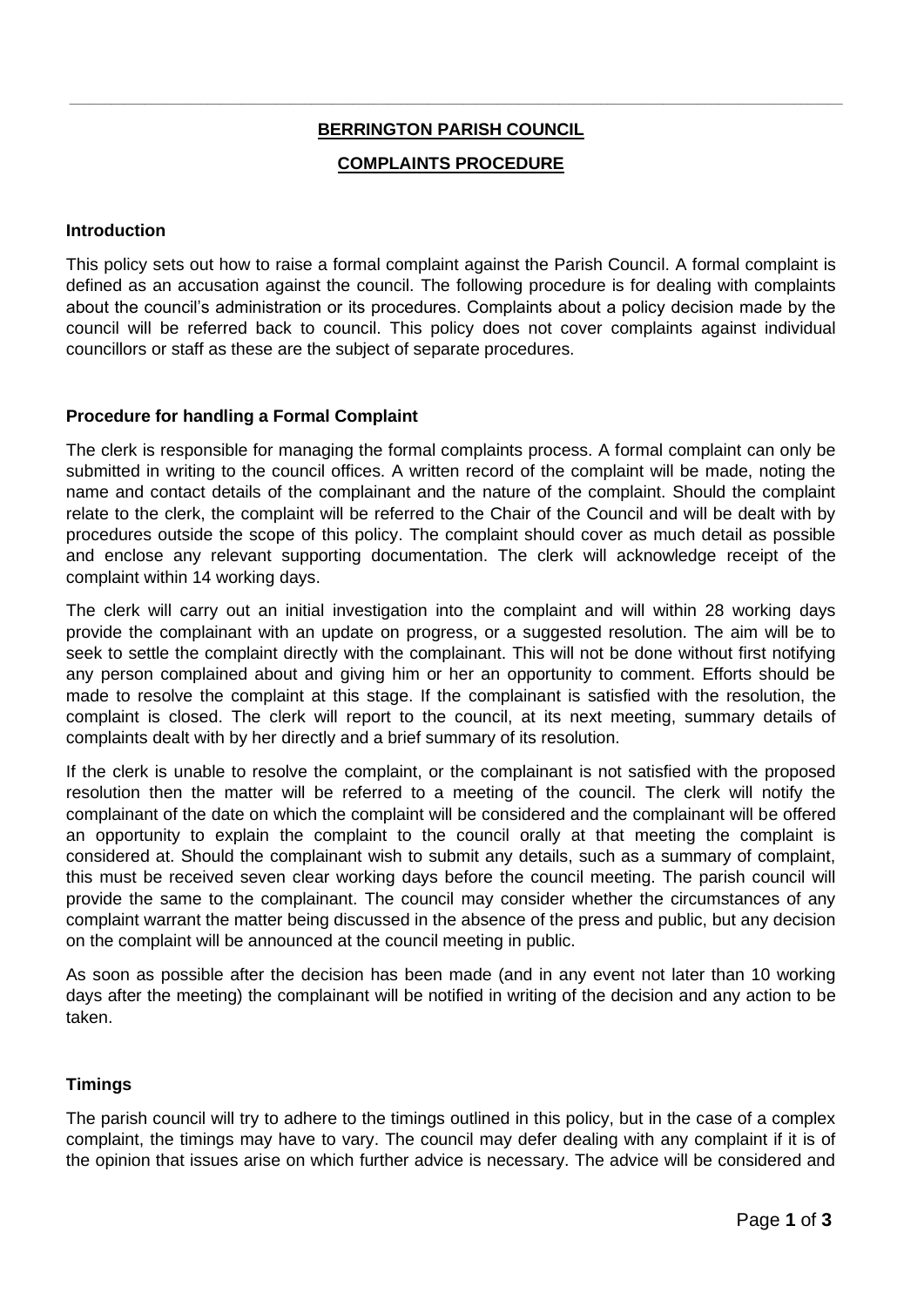the complaint dealt with at the next meeting after the advice has been received. The complainant will be kept advised of the revised timescales.

# **Unreasonably Persistent and Vexatious Complaints Procedure**

#### **1. Introduction**

The Council is committed to ensuring that it provides a high quality and efficient service to its electorate. However, there are rare instances where a member of the public unnecessarily takes up a large amount of resources. This can lead to a detrimental effect on the ability of the Council to provide a satisfactory level of service.

The procedure below establishes what is considered to be acceptable levels of contact with the Council and how instances of unreasonably persistent or vexatious contact can, and should, be handled. The Procedure must NOT be used to impede the ability of a customer to have reasonable access to services provided. For example, a customer will not be considered for classification under this Procedure for asking difficult questions. It should not be assumed that because a member of the public has submitted a large number of enquiries they are vexatious or unreasonably persistent. In some cases, their persistence may be necessary to receive sufficient response from the Council.

#### **2. Definitions of unreasonably persistent and vexatious behaviour**

Unreasonably persistent and vexatious complainers are those individuals who, because of the nature or frequency of their contacts with the Council hinder its ability to work effectively.

#### **3. Actions and behaviours of unreasonably persistent and vexatious complainers**

These are some of the actions and behaviours which the clerk often finds problematic. Single incidents may be unacceptable, but more often the difficulty is caused by unreasonably persistent behaviour that is time consuming to manage and interferes with proper handling of the issues raised. These behaviours can be:

• Refusing to accept that certain issues are not within the scope of the Council.

• Insisting on the request being dealt with in ways which are incompatible with adopted procedure(s) or with good practice.

• Making unjustified complaints about staff who are trying to deal with the issues and seeking to have them replaced.

• Denying or changing statements made at an earlier stage.

- Introducing trivial or irrelevant new information at a later stage.
- Raising numerous, detailed but unimportant questions and insisting they are all answered.

• Making excessive demands on the time and resources of staff with lengthy phone calls e-mails to the clerk/councillors or detailed letters every few days and expecting immediate responses.

• Submitting repeat requests with minor additions/variations that the complainant insists make these 'new' issues.

• Refusing to accept the decision or outcome; repeatedly arguing points with no new evidence.

• Making numerous, repetitious and unreasonable contact because an individual is unable or unwilling to accept or agree with a policy decision or approach which has been adopted by the Council.

• Adopting a violent or aggressive demeanour

#### **4. Operating the procedure**

Any of the above behaviours may trigger the beginning of this process.

The Clerk will contact the Chairman to discuss why the complainant's behaviour is causing concern and the Clerk may write to the individual clearly explaining the actions the Council may take if their behaviour does not change. In extreme or rapidly escalating cases, it may be necessary to immediately impose restrictions to ensure the safety of the Clerk/Councillors. This is a decision which will be taken by the Council.

Examples of some options the Council may consider are:

• Requesting contact in a particular format e.g. letters only